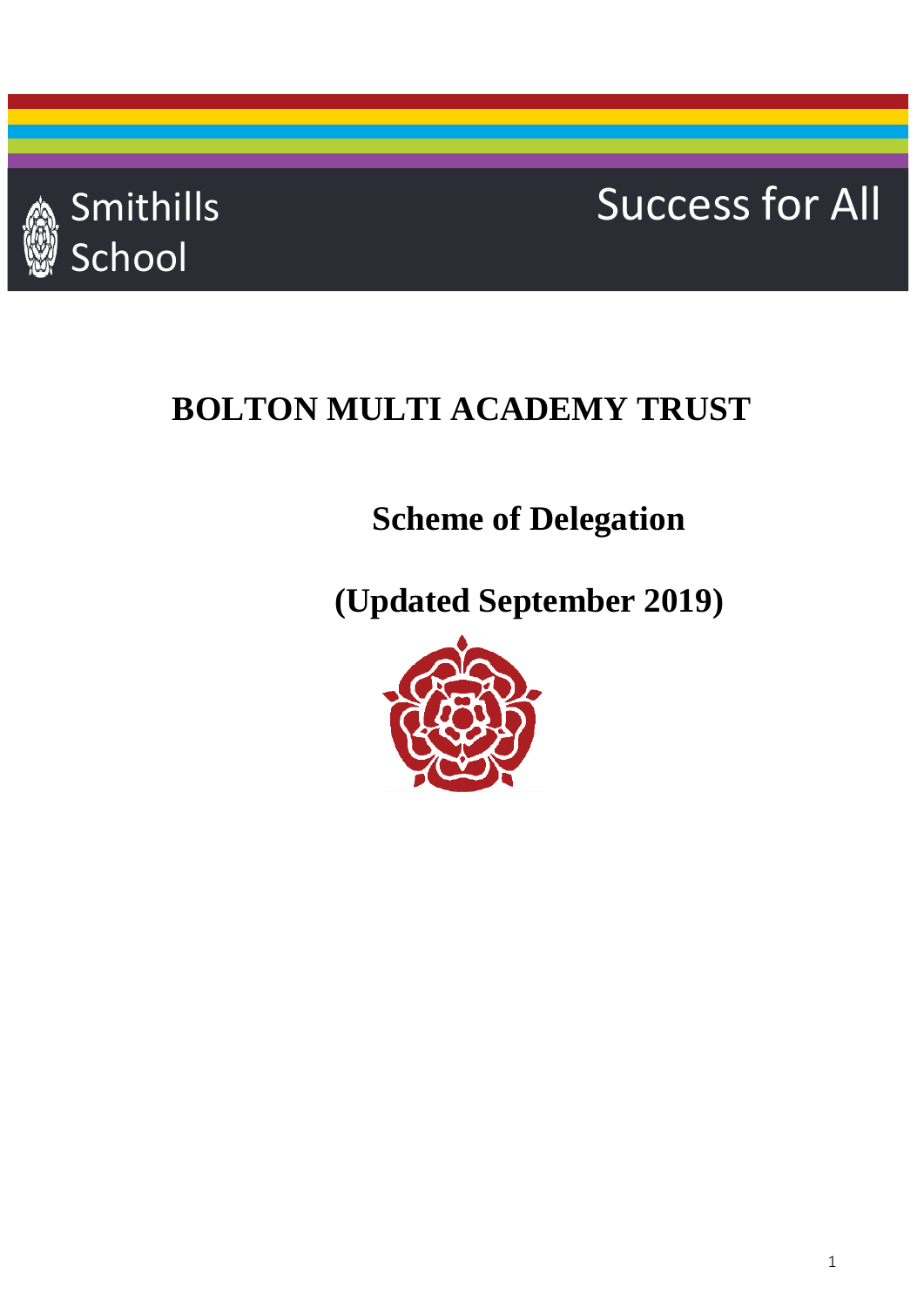#### Bolton Multi Academy Trust (BMAT) - Multi Academy Trust - Scheme of Delegation

#### **Introduction**

A multi academy trust's (MAT) board of trustees is accountable in law for all decisions about its academies. However, this does not mean that the board is required to make all the decisions itself. Many decisions can and should be delegated. It is vital that the decision to delegate a function is made by the full board of trustees and is recorded. Without such formal delegation, the individual or committee has no power to act.

What functions the board decides to delegate varies depending upon the size of the MAT as it grows and the way in which its leadership is structured, taking into account shared ethos, geographical spread and the number of pupils in the MAT's schools. As a general rule, the larger the MAT, the more likely the need will be to delegate to governance committees.

Once determined the Scheme of Delegation must be published on the trust and the schools' websites.

It is important to bear in mind that Governance and management in groups of schools is complex and so a scheme of delegation need not detail every single decision that will need to be made, but seeks to demonstrate the principals which determine the lines of accountability so it is clear where certain decision making should lie.

#### **The Purpose of the Scheme of Delegation**

A scheme of delegation (SoD) is the key document defining which functions have been delegated and to whom. It is a simple yet systematic way of ensuring members, trustees, committees and academy Principals are clear about who has responsibility for making which decisions in the trust. This overarching SoD covering all decision making in the trust should not be confused with the written scheme of delegation of financial powers referred to in the Academies Financial Handbook.

Deciding what to retain at trustee level and what to delegate will vary from trust to trust. The detail is not be set out in the articles of association, the MAT's governing document, which are fairly standardised DFE documents. It is critical that the MAT agrees a Scheme of Delegation (SoD) that explicitly establishes who makes which decisions, and ensures this is clear to all those within the MAT, as well as to the governing bodies of schools potentially looking to join.

Often Governing bodies from schools that may opt to join the MAT come with the agreement they will be retained as a local governing committee by the trust. It needs to be clearly understood by all parties that this is subject to future change. The trust board will always have the power to appoint and remove committees at any point, whether it be a committee of the trust board, or local governing body (LGB). Although the LGB may be retained as a committee of the trust board, its decision making powers may well be very different to those it had previously as a local authority maintained governing board. A detailed yet clear SoD can help prevent confusion from arising before any misunderstanding arises which has the propensity to lead to a loss of trust and damagedworking relationships.

The scheme must be fit for purpose which means it will demonstrate clearly the lines of accountability.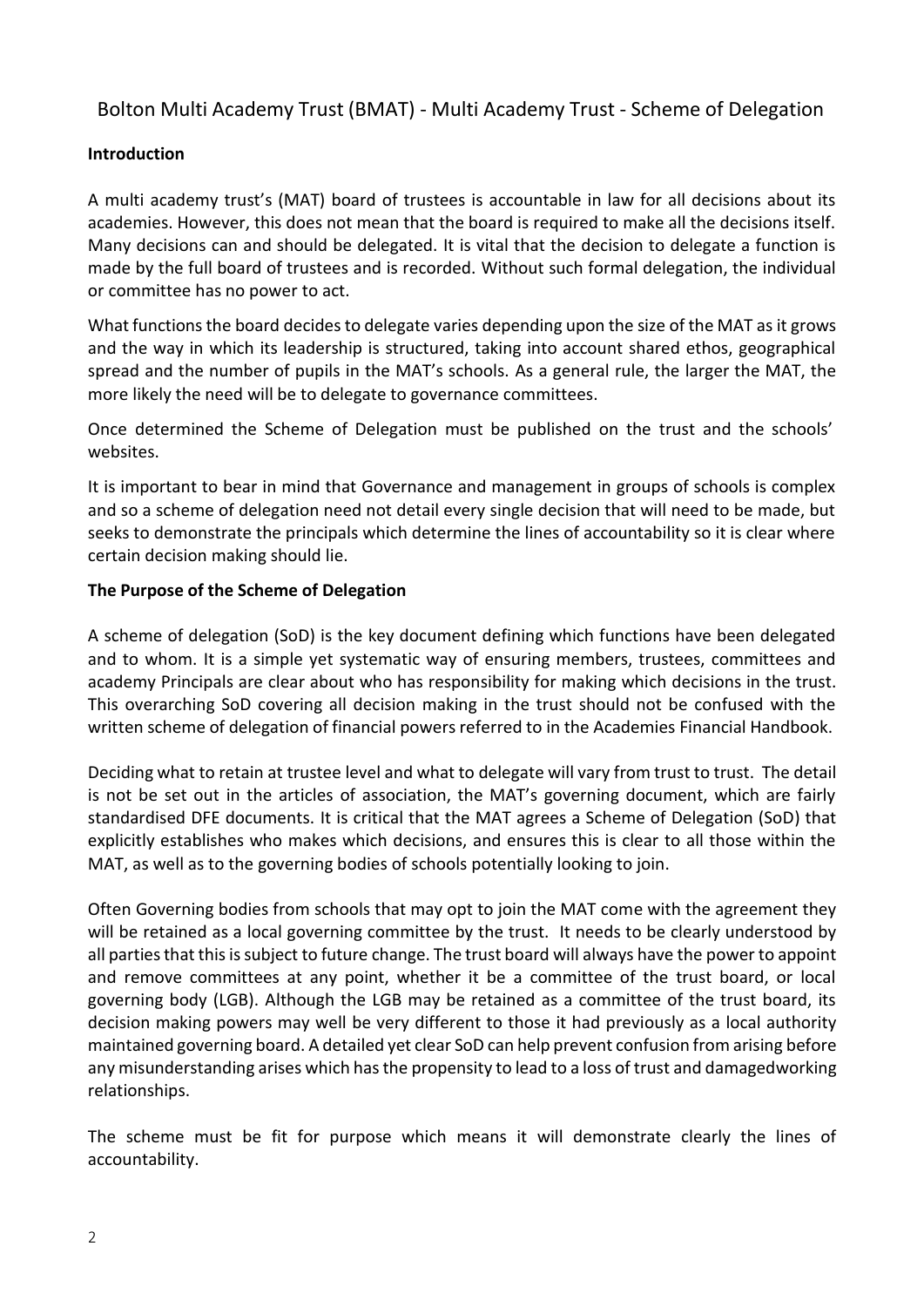#### **Format, Structure and Clarity**

While schemes will vary from trust to trust depending on size, structure and geographical spread, there are basic principles to follow. Each SoD aims to clarify decision making and lines of accountability in a simple, succinct and clear format and as such each model includes:

- A short paragraph of text which outlines the structure
- A structure diagram which shows the layers of governance and reporting structures
- A short paragraph of text which outlines the structure
- Details on roles and responsibilities
- A grid format, with columns for each layer of governance which enables stakeholders to quickly determine who has the power to take which decisions within the trust. The grid is in four key areasto reflect both the governance framework and the three core functions of the governing board:
- The governance framework:
	- o People
	- o Systems and structures
	- o Reporting
- **•** Being strategic
- Holding to account
- Ensuring financial probity

The SoD is intended to be a working document that the trust board and leaders should be able to revise and adapt in response to changes in context and circumstances.

It isrecommended that the Terms of Reference for the Trust and committees are read in conjunction with the Scheme of Delegation and are reviewed at least annually by the Trust.

#### **Current Delegation Diagram**

The following diagram depicts the current SoD where Smithills School is the only school in the MAT. The trust will publish the proposed future SoD which will take in to account additionalschools opting to join the MAT.

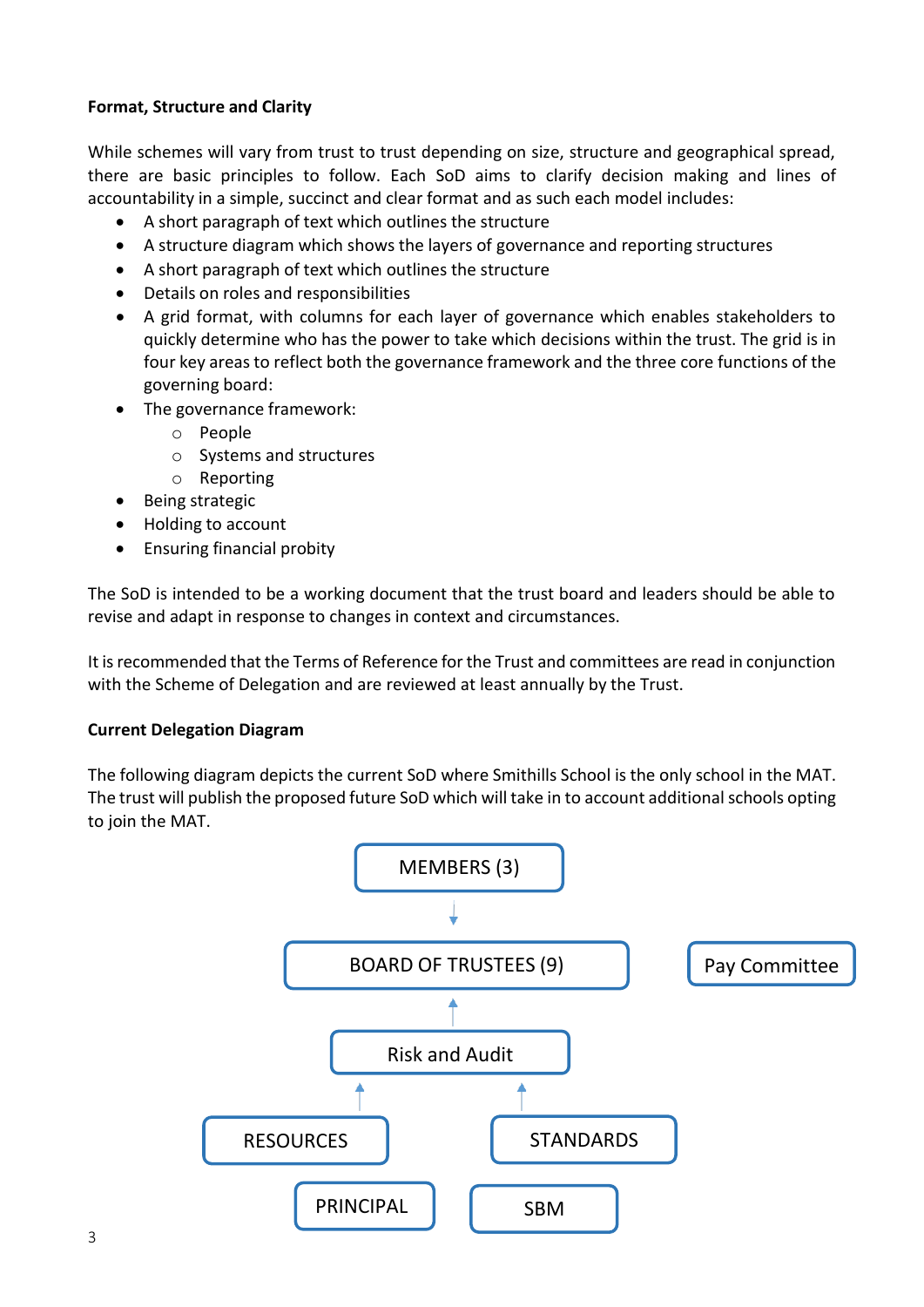#### **Roles and Responsibilities**

BMAT comprises of three (3) Members, where at least one must not be a trustee or local governor. Members can, by special resolution, appoint and remove additional Members. Members oversee the achievement of the objectives of the trust, take part in annual and extraordinary general meetings, receive accounts, appoint some of the trustees and have the right to amend the articles of association, remove trustees and approve fundamental changes to the trust such as adding schools, change of structure, change of scheme of delegation and closing the trust.

The Board of Trustees comprises of nine (9) persons, also holding the title of directors in respect to their Companies House responsibilities. The Chair of the Trust is elected annually from the board of trustees.

The membership of the Members and Board of Trustees is subject to strict rules, stemming from the articles of association, to ensure the trust's independence from Local Authority.

The Board of Trustees delegate responsibility for delivery of the vision and strategy to the Principal. The board will hold the Principal to account for the performance of the trust, including the performance of the academy.

In this SoD the trust board retains responsibility for the performance of the trust. These responsibilities include monitoring whether the school is working within the agreed policies, whether standards are being met, and if the money is being well spent. The trust board delegates the pay decisions to the Pay Committee and the Risk and Audit Committee is an advisory committee to the Trust Board. The Standards and Resources and Finance committees are also advisory committees to the Trust Board.

However, the committees are not legally responsible or accountable for statutory functions – the trust board retains overall accountability and responsibility. As a committee of the board, delegation can be removed or given at any time.

The Principal has the delegated responsibility for the operation of the trust including the performance of the academy. The Principal is the Accounting Officer so has overall responsibility for the operation of the academy trust'sfinancial responsibilities and must ensure that the organisation is run with financial effectiveness and stability; avoiding waste and securing value for money.

The Principal is responsible for the day to day management of the academy.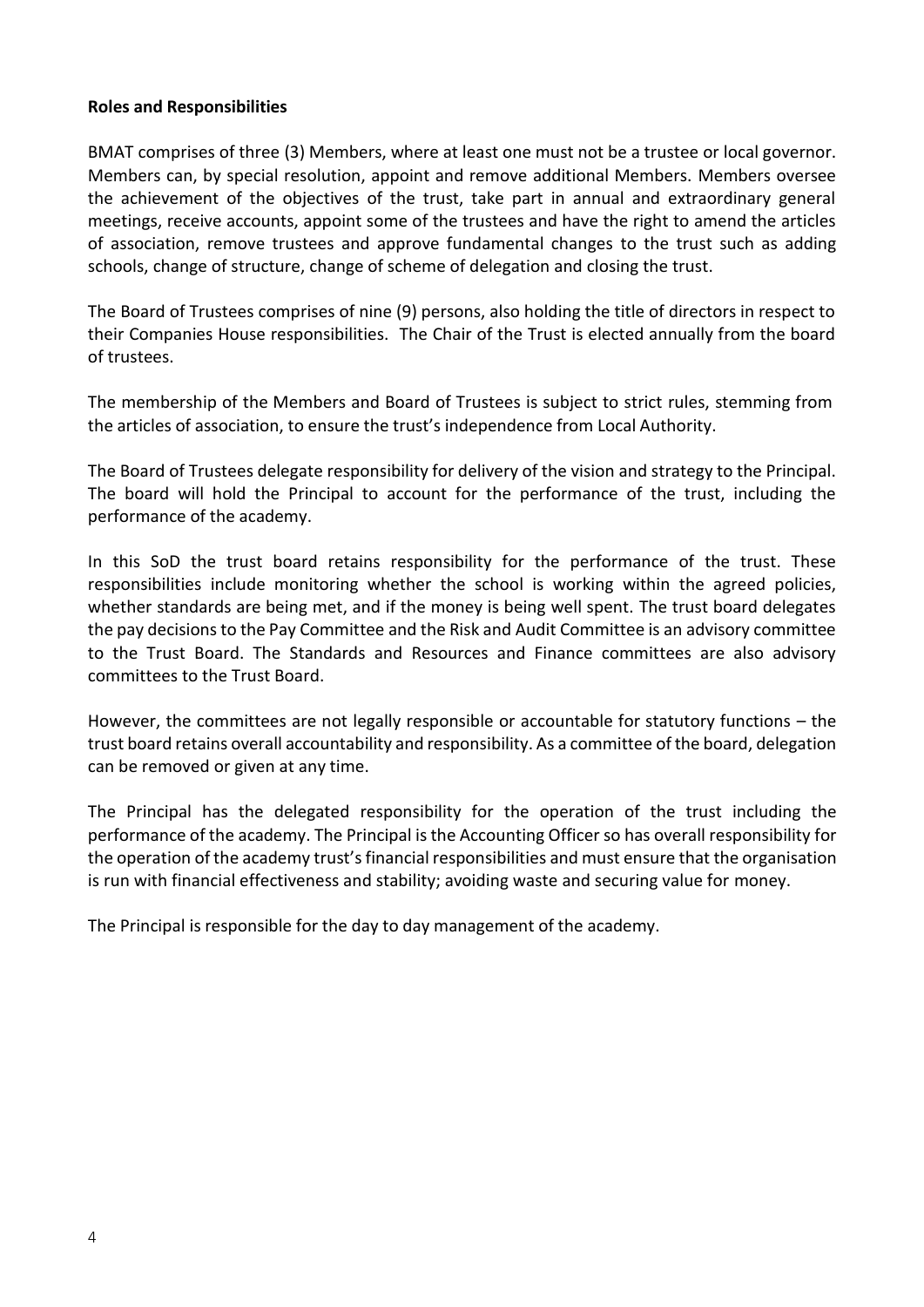### **Scheme of Delegation List**

The following is an overall list of the accountability between Members, Trustees, Trust Committees and the Principal.

#### **Key**

- Members
- Board of Trustees
- Principal /Trustee

| Greyed out boxes | Function cannot be carried out at this level.                       |
|------------------|---------------------------------------------------------------------|
|                  | Action to be undertaken at this level                               |
| A                | Provide advice and support to those accountable for decision making |
| <>               | Direction of advice and support                                     |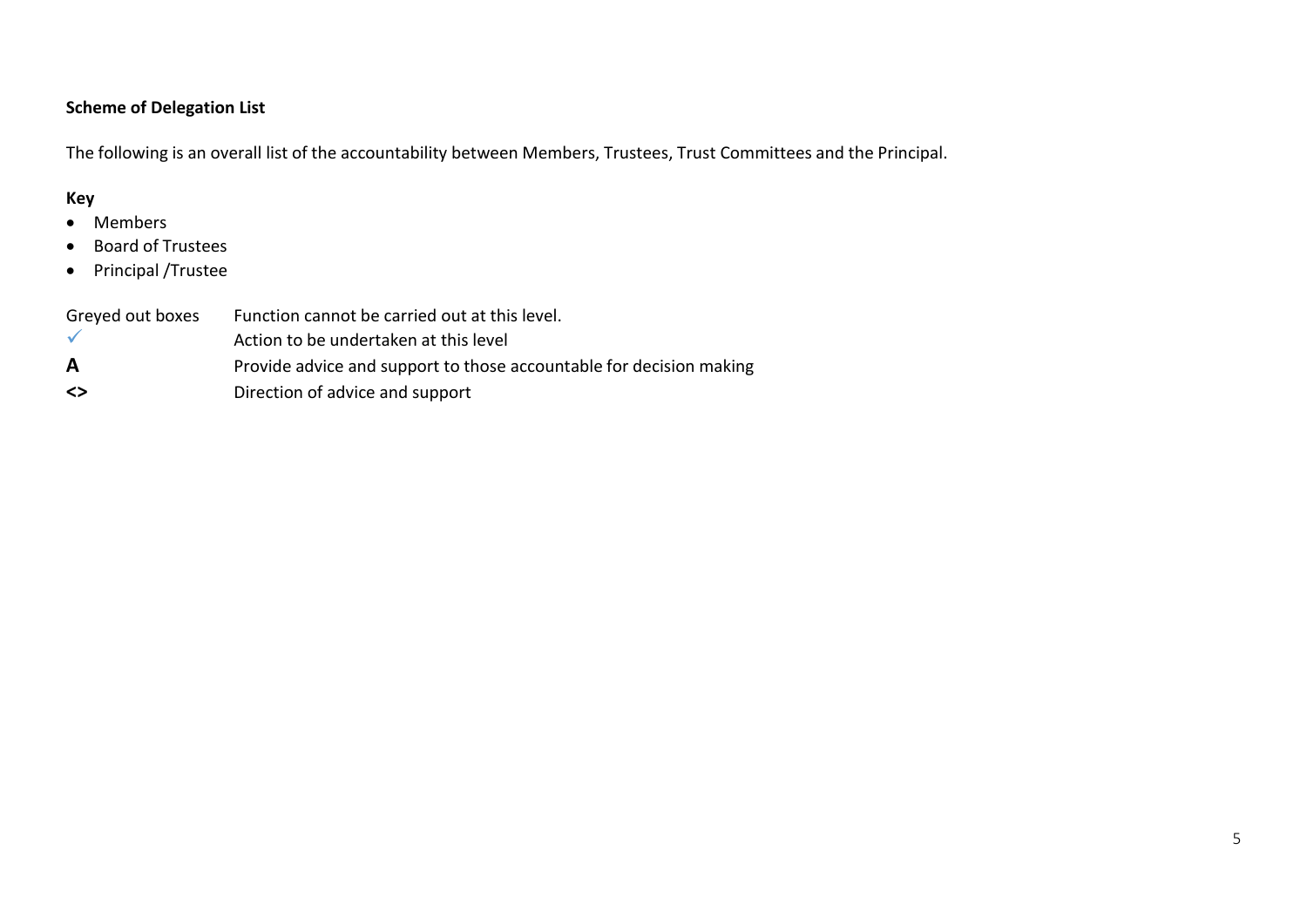|                   | Decision                                                                                                      |  | Delegation |                |                                |           |                             |  |                      |         |
|-------------------|---------------------------------------------------------------------------------------------------------------|--|------------|----------------|--------------------------------|-----------|-----------------------------|--|----------------------|---------|
| Area<br>People    |                                                                                                               |  | Members    | Trust<br>Board | <b>TB Risk</b><br>and<br>Audit | Resources | Standards                   |  | Academy<br>Principal |         |
|                   |                                                                                                               |  |            |                |                                |           | <b>Governance Framework</b> |  |                      |         |
|                   | Members: Appoint/Remove                                                                                       |  |            | $\checkmark$   |                                |           |                             |  |                      |         |
|                   | Trustees: Appoint/Remove                                                                                      |  |            | $\checkmark$   | $\checkmark$                   |           |                             |  |                      |         |
|                   | Role descriptions for members                                                                                 |  |            | $\checkmark$   |                                |           |                             |  |                      |         |
|                   | Role descriptions for trustees/chair/<br>specific roles/committee: agree                                      |  |            |                | $\checkmark$                   |           |                             |  |                      | $\lt A$ |
|                   | Parent trustee/committee/: elected                                                                            |  |            | $\checkmark$   |                                |           |                             |  |                      |         |
|                   | Board committee chairs: appoint and remove                                                                    |  |            |                | ✓                              |           |                             |  |                      | $<$ A   |
|                   | Academy committee chairs: appoint and remove                                                                  |  |            |                | $\checkmark$                   |           |                             |  |                      | $<$ $A$ |
|                   | Clerk to board: appoint and remove                                                                            |  |            |                | ✓                              |           |                             |  |                      |         |
|                   | Clerk to academy committee: appoint and remove                                                                |  |            |                | $\checkmark$                   |           |                             |  |                      |         |
|                   | Articles of association: review and agree                                                                     |  |            | $\checkmark$   | $<$ $A$                        |           |                             |  |                      | $\lt A$ |
| Systems           | Governance structure (committees) for the trust:<br>establish and review annually                             |  |            |                | $\checkmark$                   |           |                             |  |                      | $<$ A   |
| and<br>structures | Terms of reference for board committees and<br>scheme of delegation for academy committees:<br>agree annually |  |            |                |                                |           |                             |  |                      | $\lt A$ |
|                   | Skills audit: complete and recruit to fill gaps                                                               |  |            |                | ✓                              |           |                             |  |                      | $<$ A   |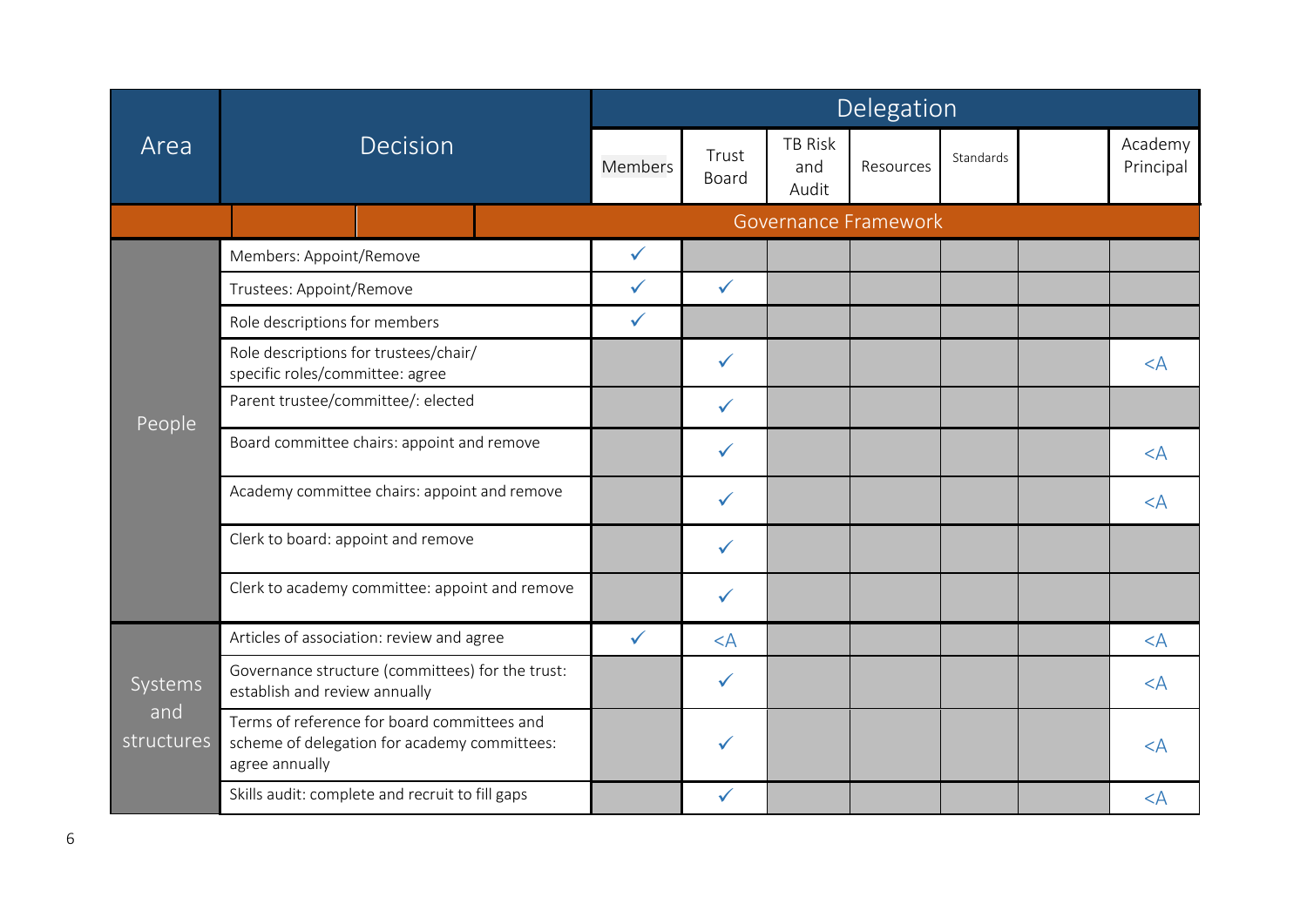|                                     |                                                                                                             | Delegation     |                |                                |           |           |  |                      |  |  |
|-------------------------------------|-------------------------------------------------------------------------------------------------------------|----------------|----------------|--------------------------------|-----------|-----------|--|----------------------|--|--|
| Area<br>Systems<br>and<br>Reporting | Decision                                                                                                    | <b>Members</b> | Trust<br>Board | <b>TB Risk</b><br>and<br>Audit | Resources | Standards |  | Academy<br>Principal |  |  |
|                                     | Annual self review of trust board and committees:<br>complete annually                                      |                | $\checkmark$   |                                |           |           |  |                      |  |  |
|                                     | Annual self review of academy committees:<br>complete annually                                              |                | $\checkmark$   |                                |           |           |  |                      |  |  |
| structures                          | Chair's performance: carry out 360 review<br>periodically                                                   |                | $\checkmark$   |                                |           |           |  |                      |  |  |
|                                     | Trustee / academy committee member<br>contribution: review annually                                         |                | $\checkmark$   |                                |           |           |  |                      |  |  |
|                                     | Succession: plan                                                                                            |                | $\checkmark$   |                                |           |           |  | $<$ A                |  |  |
|                                     | Annual schedule of business for trust board:<br>agree                                                       |                | $\checkmark$   |                                |           |           |  | $<$ $A$              |  |  |
|                                     | Annual schedule of business for academy<br>committee: agree                                                 |                | A>             |                                |           |           |  | $\leq$ A             |  |  |
|                                     |                                                                                                             |                |                | Reporting                      |           |           |  |                      |  |  |
|                                     | Publication on trust and schools' websites of all<br>required details on governance arrangements:<br>ensure |                |                |                                |           |           |  | $\lt A$              |  |  |
|                                     | Annual report on performance of the trust: submit<br>to Trust and publish                                   |                | ✓              | $<$ A                          | $<$ A     | $\lt A$   |  | $<$ $A$              |  |  |
|                                     | Annual report and accounts including accounting<br>policies, signed statement on regularity, propriety      |                | $\checkmark$   | $<$ A                          |           |           |  | $\lt A$              |  |  |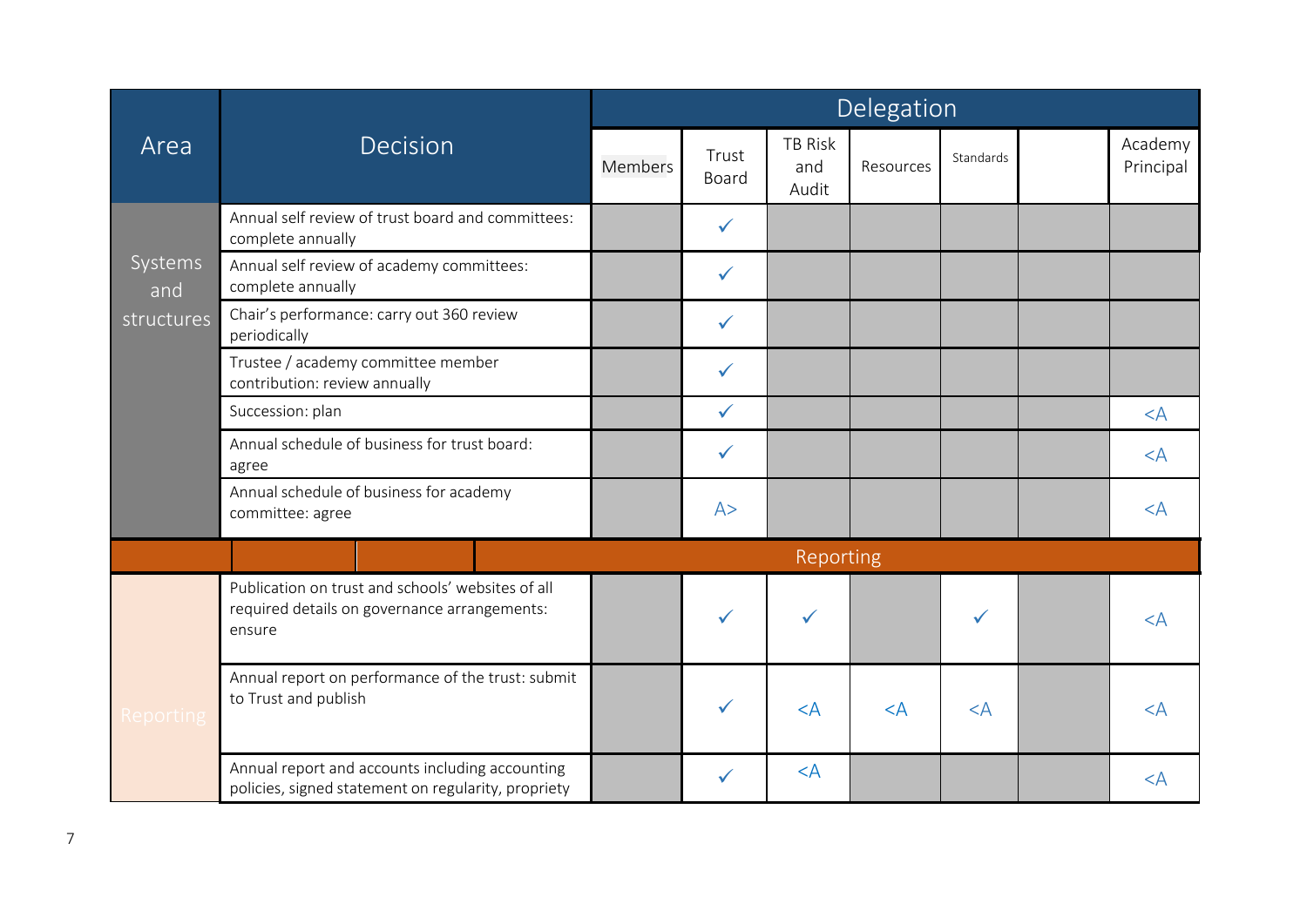|                                                                                                                                                                                                                                                                                                                                                                                                                                                                                                                                                                                                                                                                                                                                                                                                                                                                                                                                                                                                                                                                                                                                     |                                                                           | Delegation     |                                |                        |              |              |                      |              |  |
|-------------------------------------------------------------------------------------------------------------------------------------------------------------------------------------------------------------------------------------------------------------------------------------------------------------------------------------------------------------------------------------------------------------------------------------------------------------------------------------------------------------------------------------------------------------------------------------------------------------------------------------------------------------------------------------------------------------------------------------------------------------------------------------------------------------------------------------------------------------------------------------------------------------------------------------------------------------------------------------------------------------------------------------------------------------------------------------------------------------------------------------|---------------------------------------------------------------------------|----------------|--------------------------------|------------------------|--------------|--------------|----------------------|--------------|--|
| Area<br><b>Decision</b><br>and compliance, incorporating governance<br>statement demonstrating value for money: submit<br>Determine trust wide policies which reflect the<br>trust's ethos and values (facilitating discussions<br>with unions where appropriate) including:<br>admissions; charging and remissions; complaints;<br>expenses; health and safety, premises<br>management; data protection and FOI; staffing<br><b>Being</b><br>policies including capability, discipline, conduct and<br>Strategic<br>grievance: approve<br>Determine school level policies which reflect the<br>school's ethos and values to include e.g.<br>admissions; SEND; safeguarding and child<br>protection; curriculum; behaviour: approve<br>Management of risk: establish register, review and<br>monitor<br>Engagement with stakeholders<br>Trust's vision and strategy, agreeing key priorities<br>and key performance indicators (KPIs) against<br>which progress towards achieving the vision can be<br>measured: determine<br>Schools vision and strategy, agreeing key priorities<br>and key performance indicators (KPIs) against | Members                                                                   | Trust<br>Board | <b>TB Risk</b><br>and<br>Audit | Resources              | Standards    |              | Academy<br>Principal |              |  |
|                                                                                                                                                                                                                                                                                                                                                                                                                                                                                                                                                                                                                                                                                                                                                                                                                                                                                                                                                                                                                                                                                                                                     |                                                                           |                |                                |                        |              |              |                      |              |  |
|                                                                                                                                                                                                                                                                                                                                                                                                                                                                                                                                                                                                                                                                                                                                                                                                                                                                                                                                                                                                                                                                                                                                     |                                                                           |                |                                | <b>Being Strategic</b> |              |              |                      |              |  |
|                                                                                                                                                                                                                                                                                                                                                                                                                                                                                                                                                                                                                                                                                                                                                                                                                                                                                                                                                                                                                                                                                                                                     |                                                                           |                | $\checkmark$                   | $<$ A                  | $<$ A        | $<$ $A$      |                      | $\lt A$      |  |
|                                                                                                                                                                                                                                                                                                                                                                                                                                                                                                                                                                                                                                                                                                                                                                                                                                                                                                                                                                                                                                                                                                                                     |                                                                           |                | ✓                              |                        |              | $<\forall$ A |                      | $\leq$ A     |  |
|                                                                                                                                                                                                                                                                                                                                                                                                                                                                                                                                                                                                                                                                                                                                                                                                                                                                                                                                                                                                                                                                                                                                     |                                                                           |                | $\checkmark$                   | $\langle A$            |              |              |                      | $\prec$ A    |  |
|                                                                                                                                                                                                                                                                                                                                                                                                                                                                                                                                                                                                                                                                                                                                                                                                                                                                                                                                                                                                                                                                                                                                     |                                                                           | $\checkmark$   | $\checkmark$                   | $\checkmark$           | $\checkmark$ | $\checkmark$ |                      | $\checkmark$ |  |
|                                                                                                                                                                                                                                                                                                                                                                                                                                                                                                                                                                                                                                                                                                                                                                                                                                                                                                                                                                                                                                                                                                                                     |                                                                           |                | $\checkmark$                   |                        |              |              |                      | $\lt A$      |  |
|                                                                                                                                                                                                                                                                                                                                                                                                                                                                                                                                                                                                                                                                                                                                                                                                                                                                                                                                                                                                                                                                                                                                     | which progress towards achieving the vision can be<br>measured: determine |                | A>                             |                        | $<\forall$   | $<\forall$   |                      |              |  |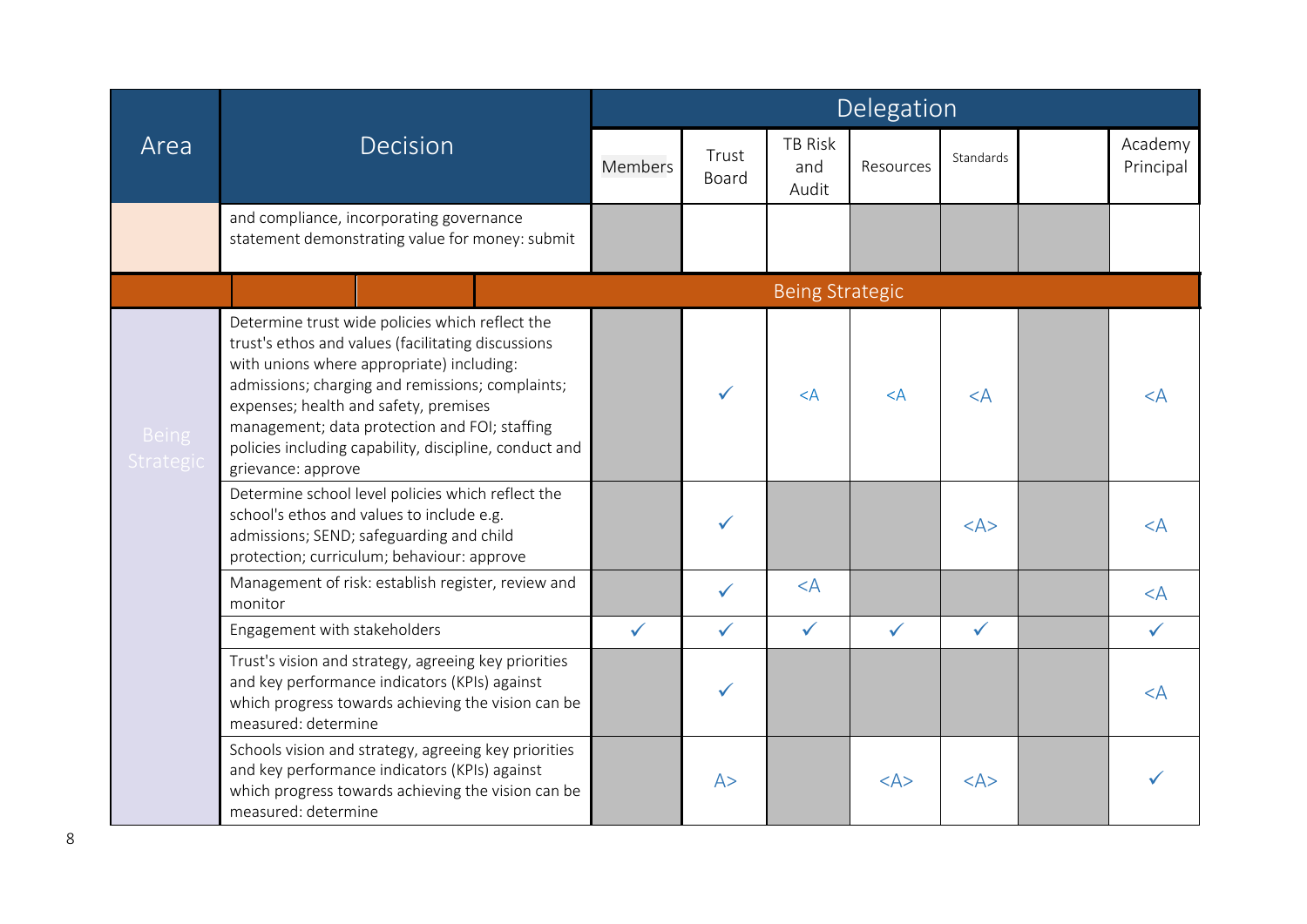|                                              |                                                                                                                 | Delegation |                |                                |           |           |  |                      |  |  |
|----------------------------------------------|-----------------------------------------------------------------------------------------------------------------|------------|----------------|--------------------------------|-----------|-----------|--|----------------------|--|--|
| Area<br><b>Being</b><br>Strategic<br>account | <b>Decision</b>                                                                                                 | Members    | Trust<br>Board | <b>TB Risk</b><br>and<br>Audit | Resources | Standards |  | Academy<br>Principal |  |  |
|                                              | Academy principal : appoint and dismiss                                                                         |            | $\checkmark$   |                                |           |           |  |                      |  |  |
|                                              | Budget plan to support delivery of trust key<br>priorities: agree                                               |            | $\checkmark$   | $<$ A                          |           |           |  | $<$ $A$              |  |  |
|                                              | Budget plan to support delivery of school key<br>priorities: agree                                              |            | $\checkmark$   |                                | $<$ A     |           |  | $\lt A$              |  |  |
|                                              | Trust's staffing structure: agree                                                                               |            | $\checkmark$   | $<$ A                          |           |           |  | $<$ A                |  |  |
|                                              | School staffing structure: agree                                                                                |            | $\checkmark$   |                                | $<$ A     |           |  | $<$ A                |  |  |
|                                              |                                                                                                                 |            |                | Holding to account             |           |           |  |                      |  |  |
|                                              | Auditing and reporting arrangements for matters of<br>compliance (e.g. safeguarding, H&S, employment):<br>agree |            | ✓              | $<$ A                          | $<$ $A$   | $<$ $A$   |  | $\leq$ A             |  |  |
| Holding to                                   | Reporting arrangements for progress on key<br>priorities: agree                                                 |            | $\checkmark$   | $<$ A                          | $<$ A     | $<$ A     |  | $<$ $A$              |  |  |
|                                              | Performance management of academy principal :<br>undertake                                                      |            | $\checkmark$   |                                |           |           |  |                      |  |  |
|                                              | Trustee monitoring: agree arrangements                                                                          |            | $\checkmark$   |                                |           |           |  | $<$ A                |  |  |
|                                              | Academy committee member monitoring: agree<br>arrangements                                                      |            |                |                                |           |           |  | $<$ A                |  |  |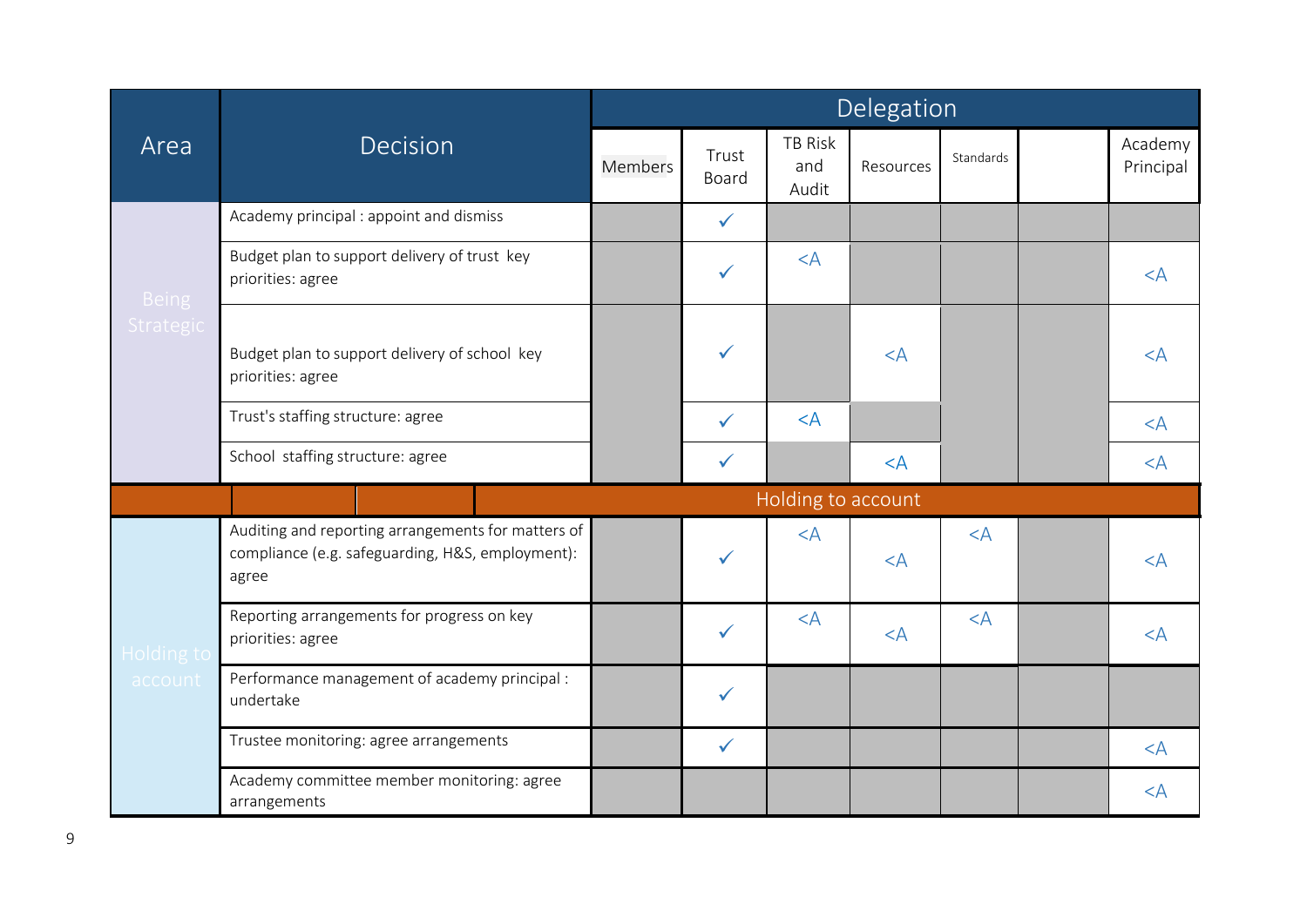|                       |                                                                                         | Delegation |                |                         |                            |           |  |                      |  |  |
|-----------------------|-----------------------------------------------------------------------------------------|------------|----------------|-------------------------|----------------------------|-----------|--|----------------------|--|--|
| Area                  | Decision                                                                                | Members    | Trust<br>Board | TB Risk<br>and<br>Audit | Resources                  | Standards |  | Academy<br>Principal |  |  |
|                       | Academy committee overall performance<br>monitoring: agree arrangements                 |            | $\checkmark$   |                         |                            |           |  | $\lt A$              |  |  |
|                       |                                                                                         |            |                |                         | Ensuring financial probity |           |  |                      |  |  |
|                       | Appoint Chief financial officer for delivery of trusts<br>detailed accounting processes |            | ✓              | $<$ A                   |                            |           |  | $<$ A                |  |  |
|                       | Trust's scheme of financial delegation: establish<br>and review                         |            | $\checkmark$   | $<$ A                   |                            |           |  | $<$ A                |  |  |
| Ensuring<br>financial | School's scheme of financial delegation: establish<br>and review                        |            | $\checkmark$   | $<$ A                   | $\leq$ A                   |           |  |                      |  |  |
| probity               | External auditors' report: receive and respond                                          |            | $\checkmark$   | $<$ A                   |                            |           |  | $\checkmark$         |  |  |
|                       | Academy principal pay award: agree                                                      |            | $\checkmark$   |                         |                            |           |  |                      |  |  |
|                       | Staff appraisal procedure and pay progression:<br>review and agree                      |            | $\checkmark$   |                         |                            |           |  | $<$ A                |  |  |
|                       | Benchmarking and trust wide value for money:<br>ensure robustness                       |            |                | $\checkmark$            | $<$ A                      |           |  | $<$ A                |  |  |